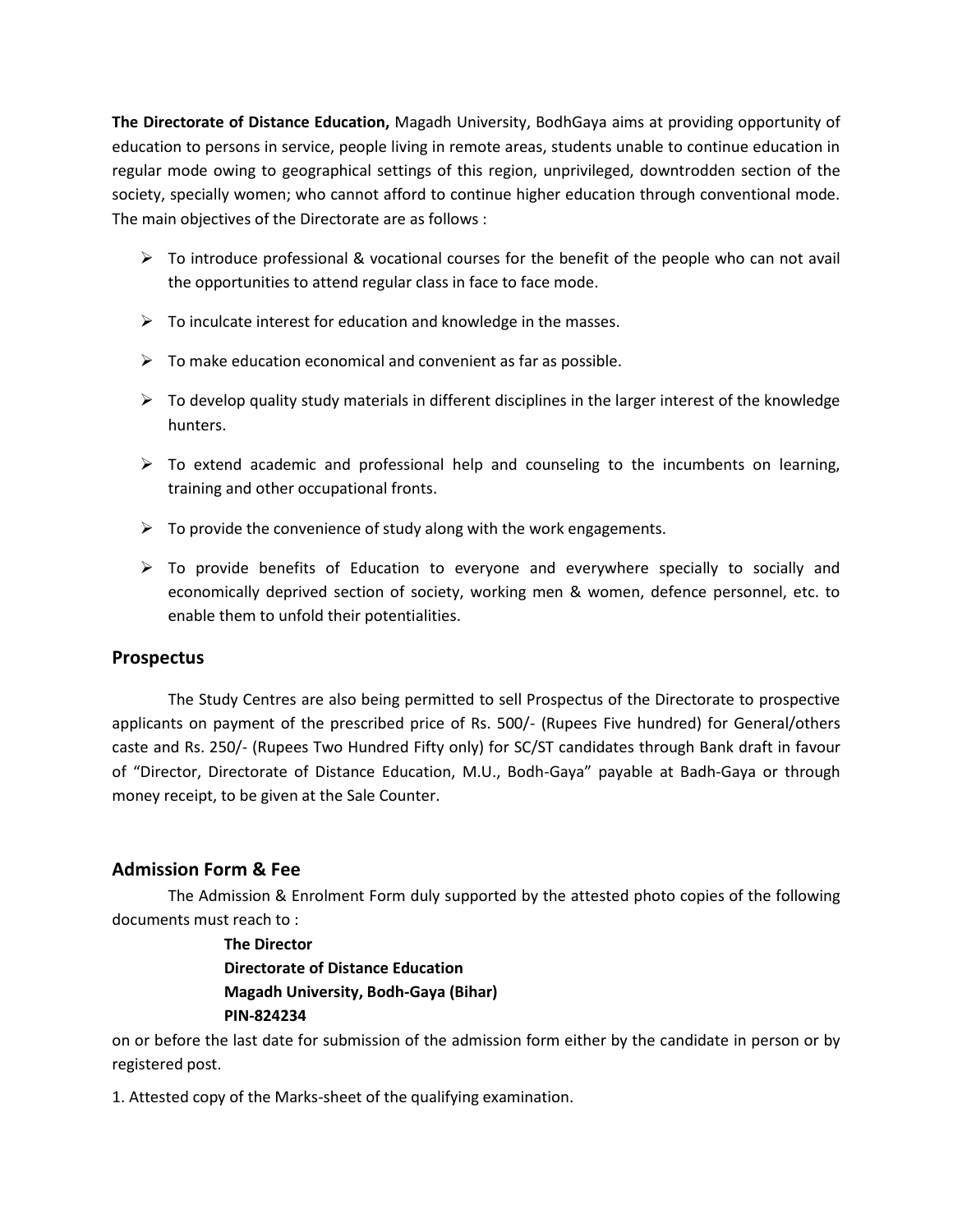2. Attested copy of the Matriculation Certificate for the proof of age.

3. Attested copy of the Caste Certificate, issued by the competent authority (DM/DC/SDO) or any other authorised officer in respect of SC/ST/BC/OBC candidates, seeking admission on reserved quota.

4. Experience certificate, if required.

### **Selection of Candidates for Admission**

- a) Selection of candidates shall be made strictly as per rules of the University/Directorate.
- b) The reservation policy of the State Govt. of Bihar (for educational institutions) and the University rules will be observed.
- c) If necessary, the Directorate may hold pre-admission test for selection of candidate.
- d) No candidate can claim admission as matter of right.
- e) Selected candidates will be informed about their selection through registered posts, Website or by notice board in the Directorate office/Study centres.
- f) The candidate will have to produce the selection letter and all the original documents as mentioned above, along with the Bank Draft of the amount prescribed as fee for the course before he/she can be admitted. The demand draft issued must be drawn in favour of "Director, DDE, M.U, Bodh-Gaya" payable at Bodh-Gaya. Cash payment will not be accepted except in special circumstances through money receipt.
- g) After admission, each candidate will be given an Enrolment number. He must quote the Enrolment number and course name in all future correspondence with the Directorate / Study Centre. Any letter, which does not bear the Enrolment number will not be entertained.
- h) Candidate must contact the Director, DDE, M.U, Bodh-Gaya to find out the status of his/her request for admission, if needed during office hour only.
- i) The University reserves the right to amend the schedule, rules, course structure and fee structure as and when it seems necessary.

## **Before posting the application please ensure that :**

- Please make sure that you are using the correct application form.
- You have read and understood all the instructions/informations given in the Prospectus/application form.
- You have completed and submitted the form and have filled up the form as per given instructions. Incomplete application forms shall not be entertained.
- You have enclosed attested copies of all certificates and documents as required. After verification if it is found that the certificates and documents submitted by the candidate are fake, his/her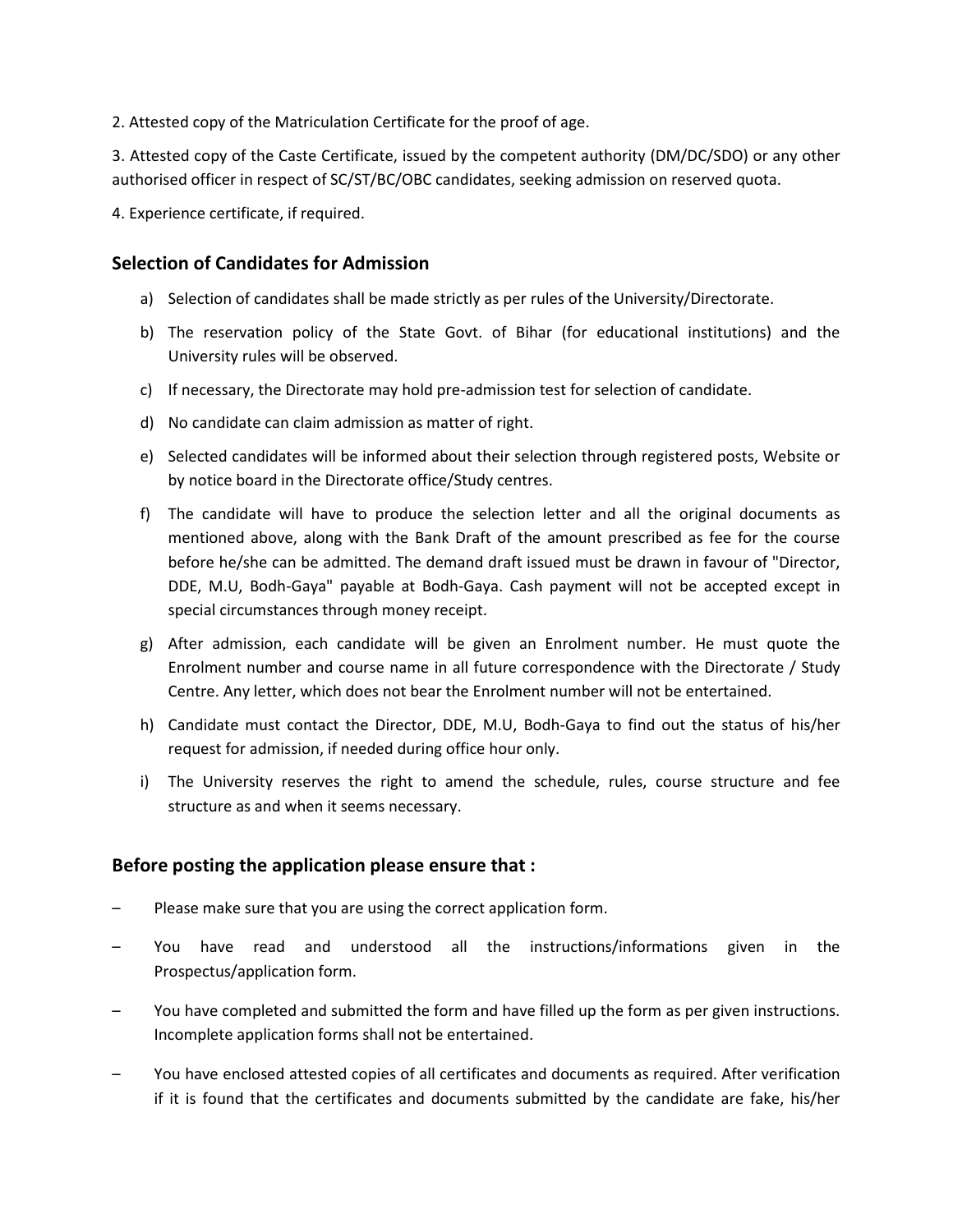admission shall be cancelled and fee deposited will be forfeited and suitable legal action may be initiated against the candidate.

- You have indicated your correct STD code and phone No./Mobile No.
- You have mentioned your correct e-mail address.
- The Prospectus once sold, cannot be returned or exchanged in any circumstances as it is nonrefundable.

#### **Registration**

All candidates enrolled for M.LIS course under DDE must get themselves registered with the Magadh University after depositing the requisite registration fee. Candidate shall not be allowed to appear in the examination without registration with the Magadh University. Those who are already registered with the Magadh University need not to be reregistered.

#### **Identity Card & Syllabus**

All students admitted to M.LIS course of the Directorate will get Identity Card on prescribed charges of Rs. 50/-, which shall remain valid till completion of the course. Detailed syllabus shall be available on Sale Counter and each student has to purchase it only after payment of prescribed price printed on the back of syllabus.

#### **Important Considerations While Applying for Admission**

- In no case original documents be sent along with the admission form; only attested copies of the documents should be enclosed. However, at the time of admission the following documents will be required in original, along with their attested photo copy for verification. Original documents except CLC will be returned to the candidate immediately after verification.
- Three ticket size colour photographs of the candidate be submitted at the time of counseling.
- The candidate selected for admission must pay the required charges in full at the time of admission itself, and fill all other form and documents as required by the Directorate.
- There is no provision of exemption of course fee & other charges for any category of candidates.
- On the reverse side of the Demand Draft, the candidate must write his/her name, admission form no. and the name of the course applied for.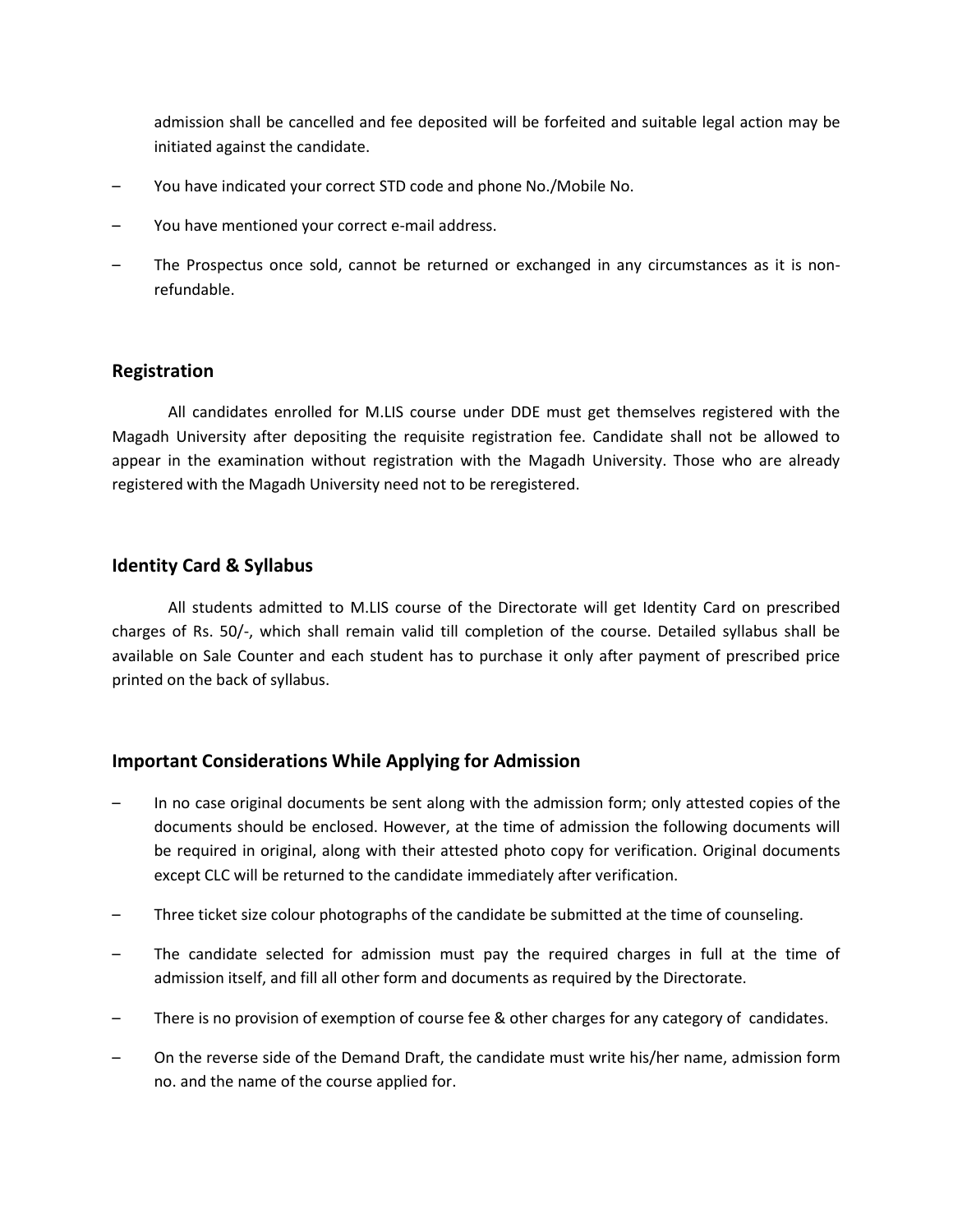- Candidates are advised to retain photo copy of the Demand Draft for their personal use and record.
- No refund of course fee & other charges is allowed for any reason and in any case.
- Ensure the correctness of your Mailing address, Pin code, E-mail, Telephone/Mobile No. DDE, M.U. will not accept any responsibility for any postal delay/irregularity or loss in postal transit.
- It is the responsibility of the candidates to ascertain whether they possess the requisite qualification for admission. Having been called for the written test/counselling does not necessarily mean acceptance of the eligibility.
- Admission to various programmes will however be subject to verification of facts from the original certificates/documents of the candidates. In case any discrepancy should arise, even at a later point of time after admission, the university reserves all right to cancel the candidate's admission and this decision shall be final.

## **Change of Address**

Any change in the address of the candidate enrolled must be communicated to the Directorate immediately.

## **Student Support Service**

In order to provide support to its learners, the Directorate at present has established seven study centres headed by the Co-ordinator incharge. At the study cnetres the learners interact with the Academic Counsellors and other learners, refer to books in the Library, watch/listen to audio/video cassettes and interact with the Co-ordinator on administrative and academic matters. The list of study centres with centre code is given below :

| <b>Study Centre Code</b> | <b>Name of Study Centres</b>     |
|--------------------------|----------------------------------|
| 01                       | Gaya College, Gaya               |
| 02                       | J. D. Women's College, Patna     |
| 03                       | A. N. College, Patna             |
| 04                       | Nalanda College, Bihar Sharif    |
| 05                       | S. Sinha College, Aurangabad     |
| 06                       | Sri Arvind Mahila College, Patna |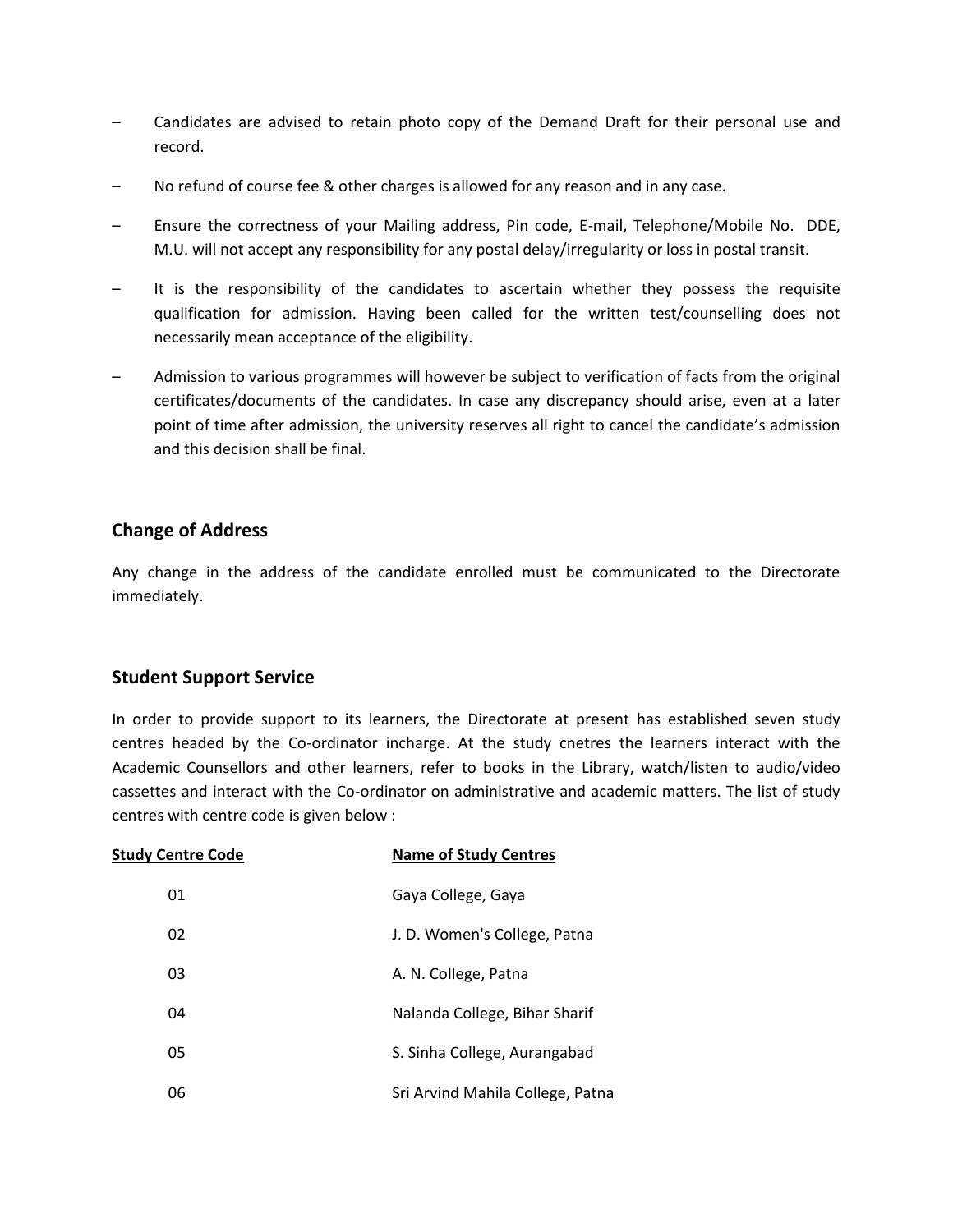Counselling/Contact classes of students after admission shall normally be done at their specified study centre allotted by the Directorate. However, in case of inadequate counseling facility in some particular course(s), the counseling may be provided at other STudy Centres to be named by the Directorate and to be communicated to students accordingly on notice board. The candidate will be required to attend atleast 75% of their counseling sessions at the designated counseling centres, otherwise they will not be permitted to appear in the final examination.

### **Programme Delivery**

The methodology of instruction in these programmes is different from that of face -to- face mode. The distance mode learning system is more learner - oriented and the learner is an active participant in the teaching-learning process. Most of the instructions are imparted through distance education methodology rather than face - to - face communication. The Directorate may tries to follow a multimedia approach for instruction in future.

**(a) Self Instructional Material :** The printed study material in Hindi (written in self-instructional style) for theory and practical components of the programmes will be supplied to the learners on payment of course material charge as mentioned in fee column at the time of admission.

Students enrolled with DDE will preferably get the study material in the form of self-learning material (SLM) and assignment either directly from DDE, Magadh University headquarter or from Study Centres as the case may be.

"At present the self-learning material will be supplied in Hindi language only." The students are advised to consult their faculty at the centre and refer to text books and reference books available in the market or libraries.

**(b) Audio-Visual Material Aids :** The learning package contains audio and video cassettes for better clarification and enhancement of understanding of the course material given to the learner. A video programme is normally of 25-30 minutes duration. The Audio Tape are run and Video Cassettes are screened at the study centres during specific sessions which are duly notified for the benefit of the learners.

**(c) Students are advised to consult their study centres** throughout the sessions and always be in touch with the DDE headquarter/ DDE website for day to day information, otherwise they can miss even the most important informations, date, communiqué etc. which can spoil their career. The Directorate will not be responsible for such deed. **No individual informations will be sent to any student.**

**(d) Counselling Sessions :** Normally counselling sessions are held as per schedule drawn by the Study Centres, mostly held during the non-working hours of the host institutions where the study centres are located.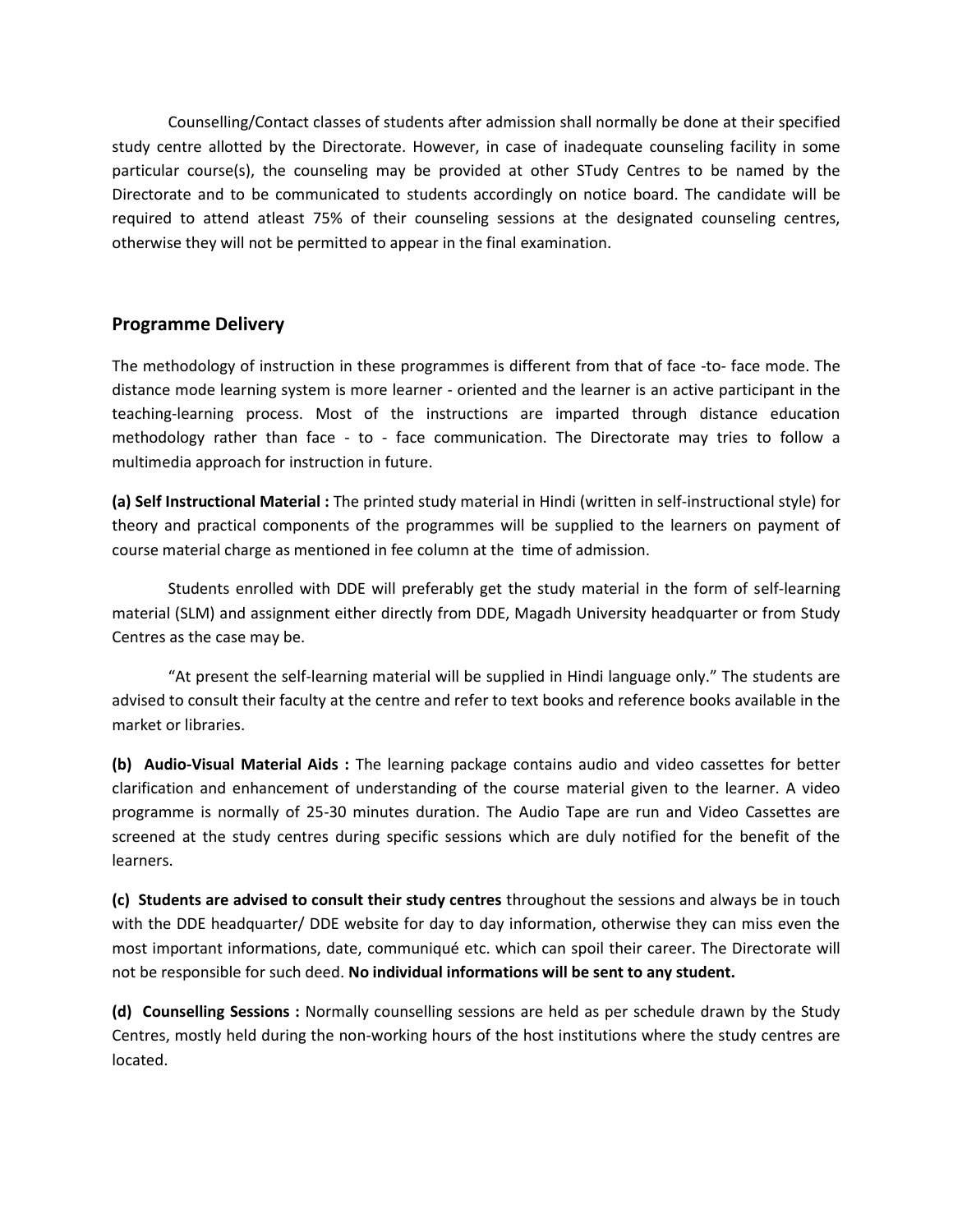**(e) Practical/Project Work** : M.LIS Programme have practical / project components also. Practical are held at designated institutions for which time schedule will be provided by the Study Centres. Attendance at practical is compulsory. Keeping in view the flexibility as regards choice of time for study, one way is to skip practical during a year but for doing it in a subsequent year or in order to have a repeat exercise, additional fee determined by the university has to be paid. For project work, Study Centres will provide the necessary guidance but the learner will have to manage his / her own resources.

The evaluation of learners mainly depends upon various instructional activities undertaken by them. A learner has to write assignment responses compulsorily on assignment copies to be supplied by the directorate on prescribed charges written on the copy. Before taking term-end examination from time to time to complete the academic programme.

#### **Examinations**

- 1. As far as possible, year end examination will be started before the end of the session and result will be declared approximately within 45 days after the completion of examinations.
- 2. For any delay due to any unavoidable reason, candidates have to bear with University for the delay and no representation or claim will be entertained on account of this.
- 3. Please note that all examinations are to be conducted by Magadh University under its control and supervision.

#### **Dispute, if any**

- 1. In case of any dispute, the decision of the Vice Chancellor or statutory bodies of Magadh University shall be final & binding on all parties.
- 2. For any matter the legal jurisdiction shall lie in Gaya court and / or Patna High Court only.

#### **1. Duration of Course**

The duration of course (M. LIS Programme) shall be of one academic session of one year.

#### **2. Delivery System**

The methodology of instruction in this programme shall be different from that of conventional courses. It will be more learner-oriented and the student would be an active participant in the teaching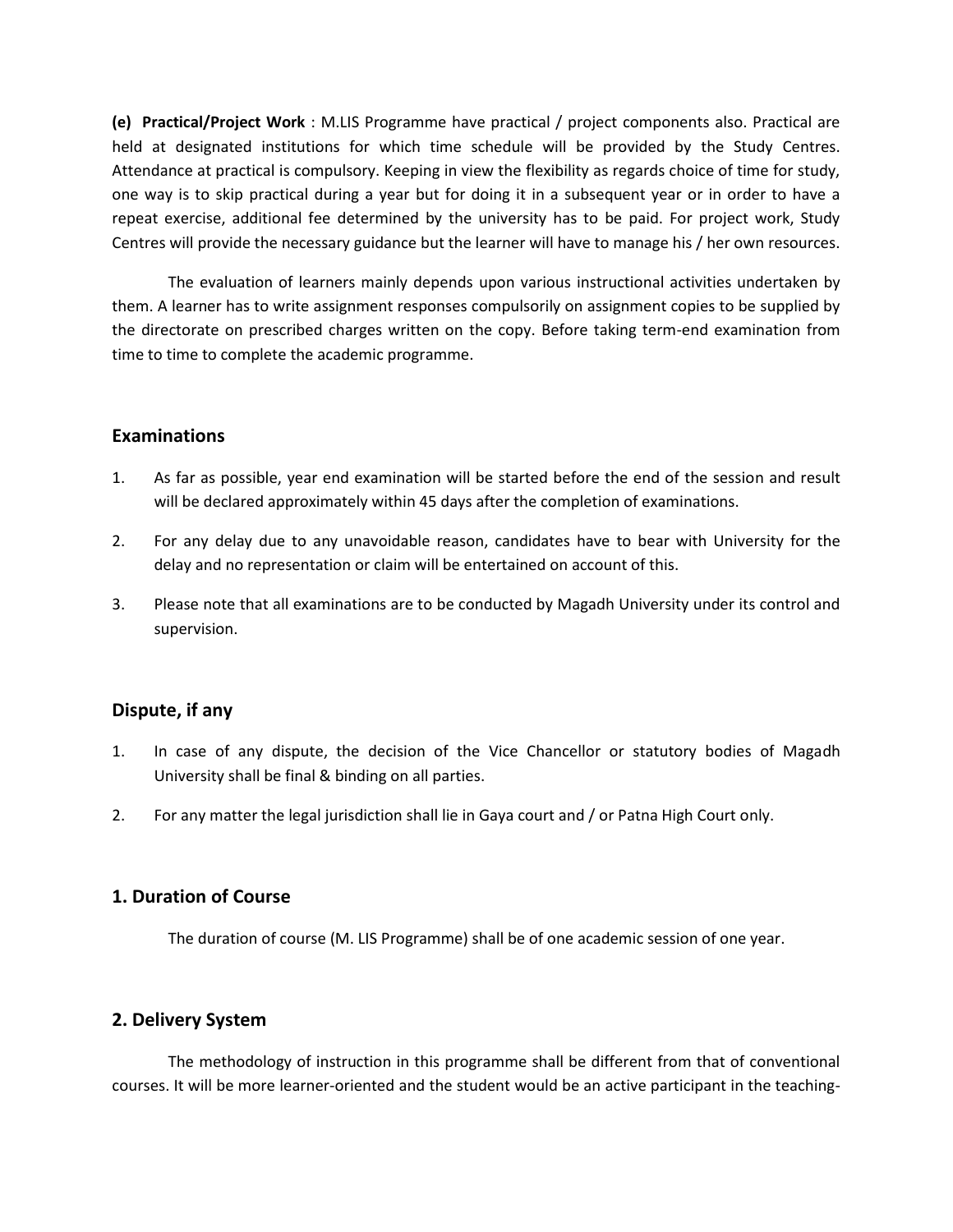learning process. Most of the Instruction will be imparted through distance rather than face-to-face communication. The University will follow a multimedia approach for instruction, it comprises:

I. Printed Materials II. Audio-Visual Aids III. Counselling Session IV. Practical will include lecture-cum-discussion, counselling and practical classes as per the requirement.

### **3. Conduct of Examination**

- (i) The students are required to appear at the University examination at the end of each academic session from the date notified by the University offer depositing the required examination fee.
- (ii) They have to appear at the assessment examination in each academic session carrying 20 marks in each subject. Assessment marks are awarded on the basis of overall performance.
- (iii) The examination shall be conducted by the Magadh University which shall also finalise the date of examination, centre of examination and necessary fee for its conduct.

#### **4. Course Curriculum**

Candidate for the Master Degree in Library and Information Science (M.LIS) shall be examined in eight papers carrying 100 marks each. There shall be six theoretical papers (Written Examination) (Theory-80, Assignment-20). Two practical papers and one Project work. The duration of written examination shall be of three hours duration. In order to pass the examination, a candidate must obtain not less than 45% marks in (36+9) in aggregate, otherwise the candidate shall be deemed to have failed. The details of each paper are given below :

| Paper Code<br>Distribution of Marks<br><b>Course Content</b> |                                                                                                       |           |           |              | Total     |         |     |     |
|--------------------------------------------------------------|-------------------------------------------------------------------------------------------------------|-----------|-----------|--------------|-----------|---------|-----|-----|
|                                                              |                                                                                                       |           |           | Theory       |           | Assign. |     |     |
| MLIS-I                                                       | Information, Communication and Society                                                                |           |           | 80           | $\ddot{}$ | 20      |     | 100 |
| MLIS-II                                                      | Management of Library & Information Centres                                                           |           |           | 80           | $\ddot{}$ | 20      |     | 100 |
| MLIS-III Information Processing & Retrieval<br>80            |                                                                                                       |           |           | $\ddot{}$    | 20        |         | 100 |     |
|                                                              | MLIS-IV Information Communication Technology (ICT)<br><b>Fundamentals &amp; Applications</b>          |           | 80        | $\ddot{}$    | 20        |         | 100 |     |
| MLIS-V Information Sources, Systems and Services 80          |                                                                                                       |           | $\ddot{}$ | 20           |           | 100     |     |     |
| MLIS-VI Research Methodology<br>80                           |                                                                                                       | $\ddot{}$ | 20        |              | 100       |         |     |     |
| MLIS-VII                                                     | Elective (Select any one)<br>(A) Public Library System and Services 80<br>(B) Academic Library System |           |           | $\ddot{}$    | 20        |         | 100 |     |
| MLIS-VIII                                                    | $Group-A$<br>Information Processing & Retrieval (Practical)<br>(Depth Classification)                 |           |           | $(50$ marks) |           |         |     |     |
|                                                              | $Group - B$                                                                                           |           |           | (50 marks)   |           |         |     |     |